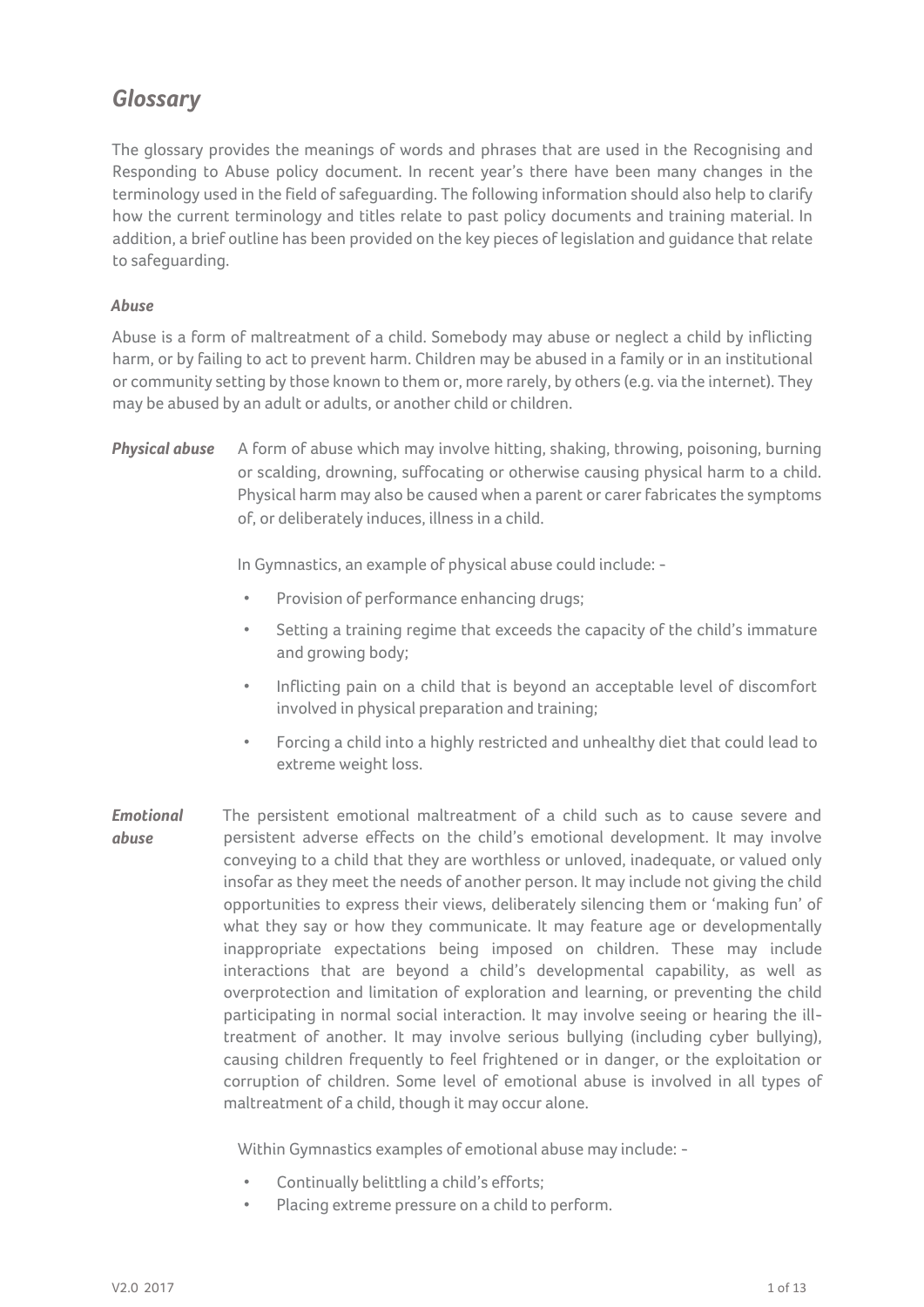**Sexual abuse** Involves forcing or enticing a child or young person to take part in sexual activities, not necessarily involving a high level of violence, whether or not the child is aware of what is happening. The activities may involve physical contact, including assault by penetration (for example, rape or oral sex) or non-penetrative acts such as masturbation, kissing, rubbing and touching outside of clothing. They may also include non-contact activities, such as involving children in looking at, or in the production of, sexual images, watching sexual activities, encouraging children to behave in sexually inappropriate ways, or grooming a child in preparation for abuse (including via the internet). Sexual abuse is not solely perpetrated by adult males. Women can also commit acts of sexual abuse, as can other children.

> A significant number of sexual abuse cases have been identified within Gymnastics. Coaches and other club officials are in a privileged position where they are able to form trusting relationships with gymnasts. Many cases of sexual abuse result from an abuse of that trust by the adult.

- *Neglect* The persistent failure to meet a child's basic physical and/or psychological needs, likely to result in the serious impairment of the child's health or development. Neglect may occur during pregnancy as a result of maternal substance abuse. Once a child is born, neglect may involve a parent or carer failing to:
	- provide adequate food, clothing and shelter (including exclusion from home or abandonment);
	- protect a child from physical and emotional harm or danger;
	- ensure adequate supervision (including the use of inadequate care-givers); *or*
	- ensure access to appropriate medical care or treatment. It may also include neglect of, or unresponsiveness to, a child's basic emotional needs.

Neglect in a sports situation might occur if a teacher or coach fails to ensure children are safe or exposes them to unduly cold temperatures at their training venue or not taking action to stop young people from doing things that put them at risk of injury.

**Bullying** Bullying is behaviour, usually repeated over time, that intentionally hurts another individual or group; physically or emotionally. There is often a power imbalance that makes it hard for the victim/s to prevent or deal with the perpetrator's actions. The damage inflicted by bullying can frequently be underestimated. It can cause considerable distress to children and young people, to the extent that it affects their health and development or, at the extreme, causes them significant harm (including self-harm).

Further information is available in BG Safe Environment policy.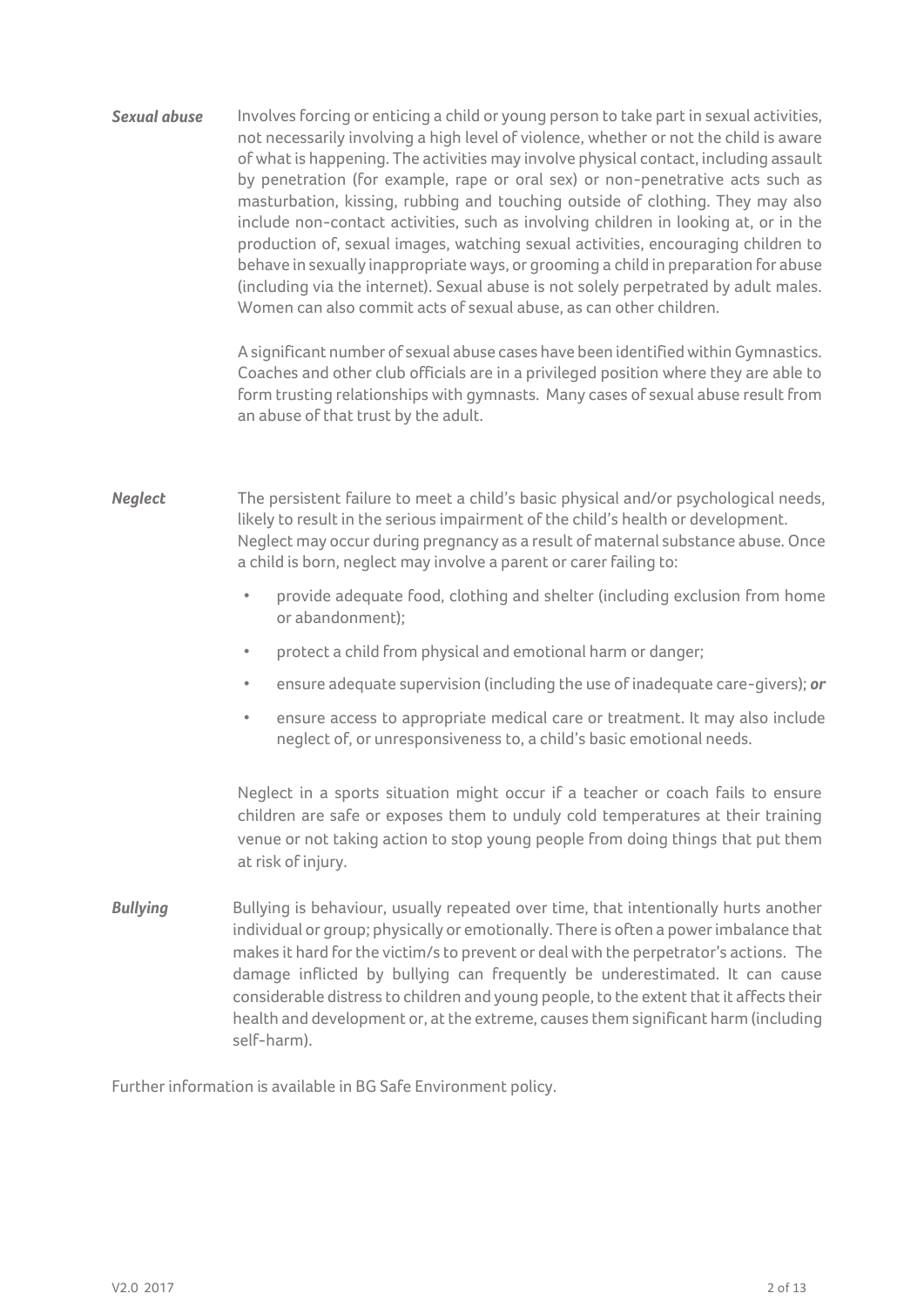### *BG Safeguarding & Compliance Team*

Are BG employed members of staff, who provide the first point of contact for complaints. The team considers what appropriate action and type of investigation is required to determine whether the matter can be dealt with appropriately at club, regional level or by BG or whether formal disciplinary action is required in accordance with BG Complaints and Disciplinary policy.

#### *Carer*

A Carer is someone who has the responsibility for providing or arranging care for someone else who, because of long term illness or disability or age, is not able to care for him or herself.

#### *Case Management Team (CMT)*

The Case Management Team (CMT) are a cross-departmental group of employees of BG designated by the CEO as having responsibility for determining the jurisdiction and approach to complaints in accordance with the Complaints & Disciplinary procedures.

Lead Officers are members of the CMT, designated as having responsibility for a specific Complaint and are responsible for the management and conduct of the investigation, the compilation of a report and presentation of the case. Lead Officers may delegate part or parts of their duties.

#### *Child*

A child is anyone who has not yet reached his/her 18th birthday.

Throughout this document the term 'Children' means 'children and young people' and covers all persons under the age of 18.

#### *Child in Need*

Under Section 17 [10] of the Children Act 1989, a child is a Child in Need if:

- he/she is unlikely to achieve or maintain, or have the opportunity of achieving or maintaining, a reasonable standard of health or development without the provision for him/her of services by a local authority;
- his/her health or development is likely to be significantly impaired, or further impaired, without the provision for him/her of such services; *or*
- he/she is a disabled child.

#### *Child Protection*

Child protection is a part of safeguarding and promoting welfare and refers to the activity that is undertaken to protect specific children who are suffering, or are at risk of suffering, significant harm as a result of abuse or neglect.

#### *Child Protection in Sport Unit (CPSU)*

The CPSU is part of the NSPCC and is responsible for safeguarding young people within sport. The CPSU covers England, Northern Ireland and Wales. *Children First* is the equivalent organisation in Scotland.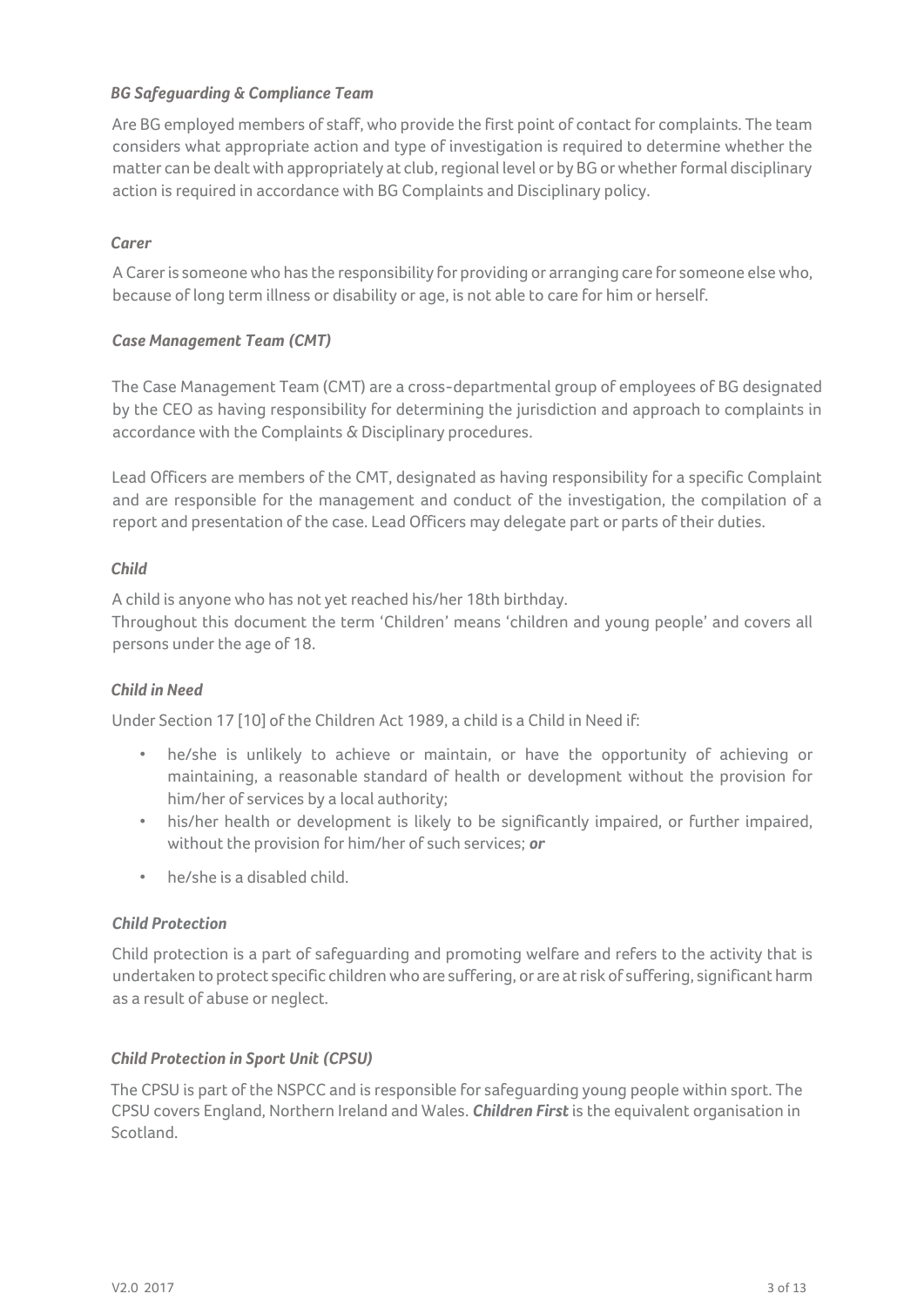#### *Children's Social Care Services*

This is the name for the Statutory Authority previously known as Social Services. However, many counties do not name their teams in this way. A common alternative name for the teams that perform the same function is , Children, Schools and Families.

#### *Confidential Information*

This is information that is not normally in the public domain or readily available from another source and should be subject to a duty of confidence. A duty of confidence arises when one person provides information to another in circumstances where it is reasonable to expect that the information will be held in confidence.

#### *Consent*

This is where agreement is freely given for an action. *Informed consent* is where the person giving the consent fully understands what is involved and its likely consequences. Consent can be *explicit* or *implicit*. Explicit consent can be expressed either orally or in writing, although written consent is preferable since it reduces the scope for subsequent dispute. Implicit consent is where consent is implied e.g. participation in a major public event where the participant or their parent is aware that there will be TV cameras, would imply consent to be filmed.

## *Designated Officer for Local Authority previously known as Local Authority Designated Officer (LADO)*

If a concern relates to an adult who is working (including volunteering) or used to work within gymnastics, then the Designated Officer that covers the area where the alleged adult lives needs to be informed. The Designated Officer normally works within Children's Services and should be alerted to all cases in which it is alleged that a person who works with children has:

- Behaved in a way that has harmed, or may have harmed, a child;
- Possibly committed a criminal offence against children, or related to a child; *or*
- Behaved towards a child or children in a way that indicates s/he is unsuitable to work with them.

The Designated Officer helps co-ordinate information sharing with the right people and will also monitor and track any investigation, with the aim to resolve it as quickly as possible. If you need to contact your Designated Officer, please consult your Local Safeguarding Children Board (LSBC) or Local Authority website for contact details.

#### *Duty of Care*

The legal obligation to safeguard others from harm while they are in your care, using your services or exposed to your activities.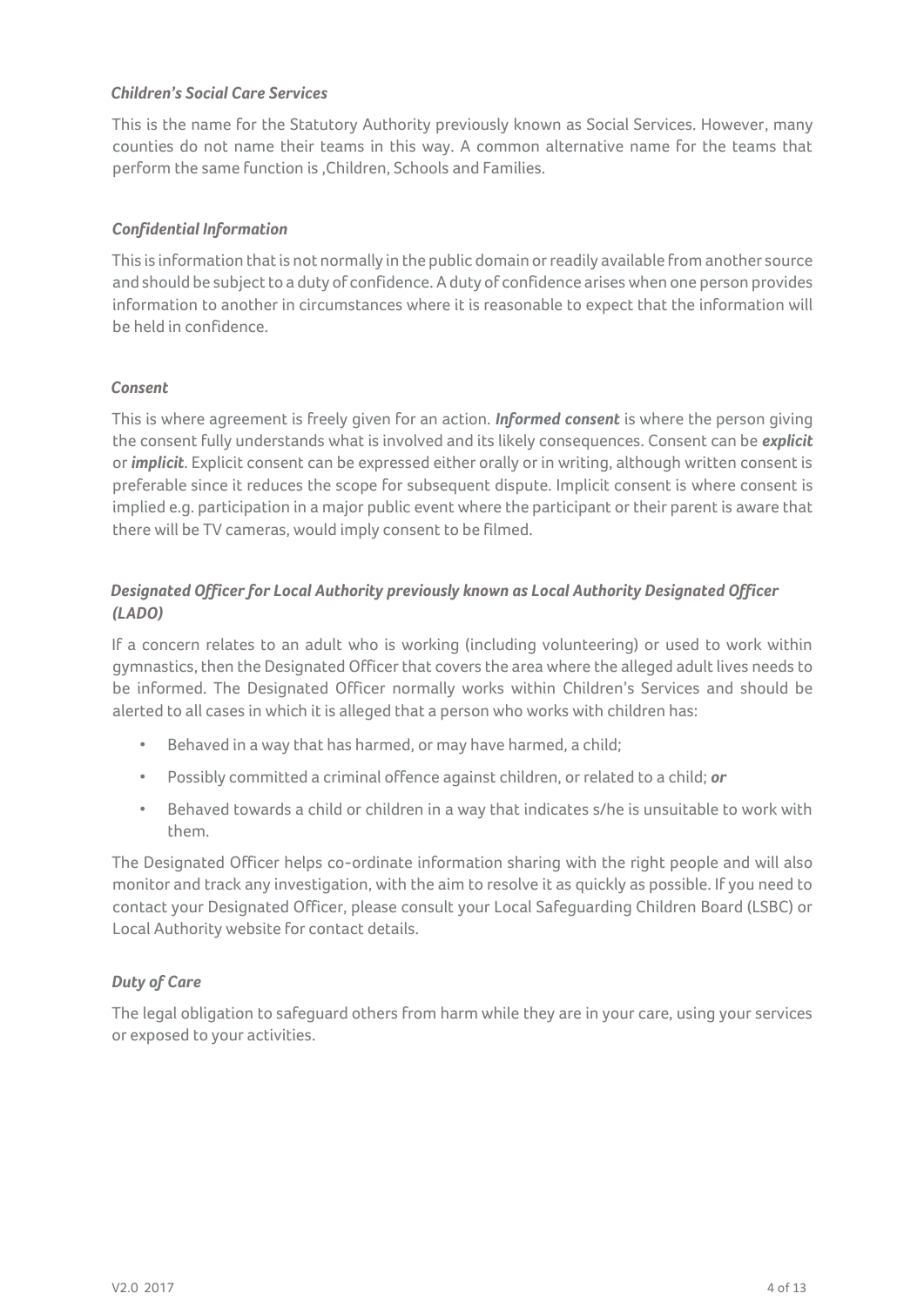### *Disclosure and Barring Service (DBS) and Access NI (Northern Ireland)*

The Disclosure and Barring Service (DBS) and Access NI helps employers make safer recruitment decisions and prevent unsuitable people from working with vulnerable groups, including children. It replaces the Criminal Records Bureau (CRB) and Independent Safeguarding Authority (ISA). DBS and Access NI are responsible for: -

- processing requests for criminal records checks;
- deciding whether it is appropriate for a person to be placed on or removed from a barred list;
- placing or removing people from the DBS children's barred list and adults' barred list for England, Wales and Northern Ireland.

The Service is accessed through Registered Bodies or an Umbrella Body. BG acts as an umbrella body for registered organisations in England and Wales. Access NI provides a function similar for employers and voluntary organisations' in Northern Ireland. The Central Registered Body in Scotland (CRBS) provides free Disclosures for volunteers in the voluntary sector.

#### *Disability*

The Equality Act (2010) states that a person has a disability for the purposes of the Act if he or she has a physical or mental impairment and the impairment has a substantial and long-term adverse effect on his or her ability to carry out normal day-to-day activities.

#### *Gymnastics*

The term gymnastics is used as a generic term and includes all British Gymnastics recognised disciplines (acrobatics, aerobics, general (gymnastics for all), team gym, disability gymnastics, preschool, men's artistic, rhythmic, trampolining & DMT, tumbling and women's artistic.) and gymnastics activities (freestyle no longer an activity).

#### *Grooming*

This is when someone builds an emotional connection with a child to gain their trust for the purposes of sexual abuse or exploitation.

#### *Hazing*

This is bullying behaviour that happens when someone joins something exclusive, such as a sports team, club or school organisation. Someone is hazed as part of an initiation process when they join an exclusive organisation. Hazing behaviour can include making the person being hazed, do something embarrassing, something dangerous or even can include physical violence in some cases

#### *Learning Disability*

The Children Act 2004 defines learning disability as: 'a state of arrested or incomplete development of mind which induces significant impairment of intelligence and social functioning'. A learning disability is a lifelong disability that is often present from birth.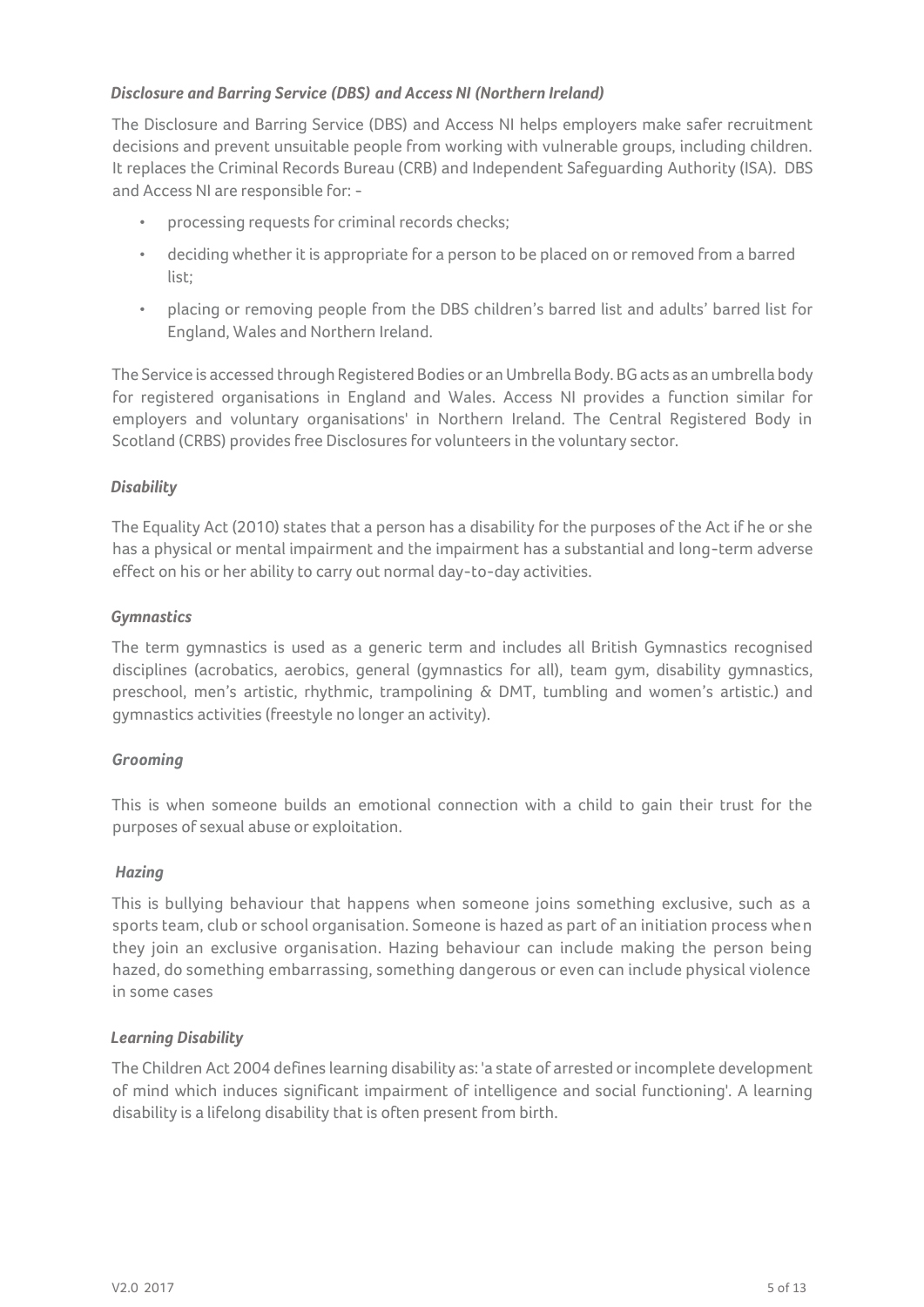### *Local Safeguarding Children Boards (LSCB)*

Local Safeguarding Children Boards (LSCB) are strategic bodies which have responsibilities under the Children Act 2004 to help ensure that children are safeguarded properly by the key agencies' involved with children working effectively together. They put the former area child protection committees (ACPC) on a statutory footing.

The Local Safeguarding Boards can assist clubs through:

- Offering recognised child safeguarding courses for clubs at low or no cost;
- Producing the local inter agency guidance and child protection procedures;
- Provide local resources to clubs though 'Local Safeguarding through Sport' subgroups. These groups may also be active in providing child safeguarding conferences for local sporting organisations.

The core membership of a LSCB is set out in the Children Act 2004, and includes local authorities, health bodies, the police and others. The objective of LSCB is to coordinate and ensure the effectiveness of their member agencies in safeguarding and promoting the welfare of children. Every county council has a LSCB. LSCB managers are listed on the 'Every Child Matters' website.

#### *Loco Parentis*

In loco parentis (from Latin meaning 'in place of a parent') refers to a person who has been given explicit permission to assume parental responsibility for a child by his or her parents or legal guardian.

#### *'Need to Know'*

In the context of sharing confidential information, disclosing details only to those people who have to be informed. The factors that need to be considered when determining whether to disclose information are, the reason for the sharing information, the level of detail that needs to be disclosed, to whom the information should be shared, and whether disclosing the information is a proportionate response to the need to protect a child from harm.

#### *Parent*

The parent refers to the person who holds parental responsibility or the person given the responsibility for the day to day care of the child (e.g. child-minder, foster carer) by either a parent or an official body.

#### *Parental Responsibility*

The Children Act 1989 defines parental responsibility as all the rights, duties, powers, responsibilities and authority which, by law, a parent of a child has in relation to the child and his property.

#### *Police Child Abuse Investigation Team/Unit*

The role of the Police Child Abuse Investigation Team/Unit (Police bodies vary on use of Team or Unit) is to investigate alleged crimes against children by family members, by other children and by those in a position of trust over them, for example, sports coaches and teachers.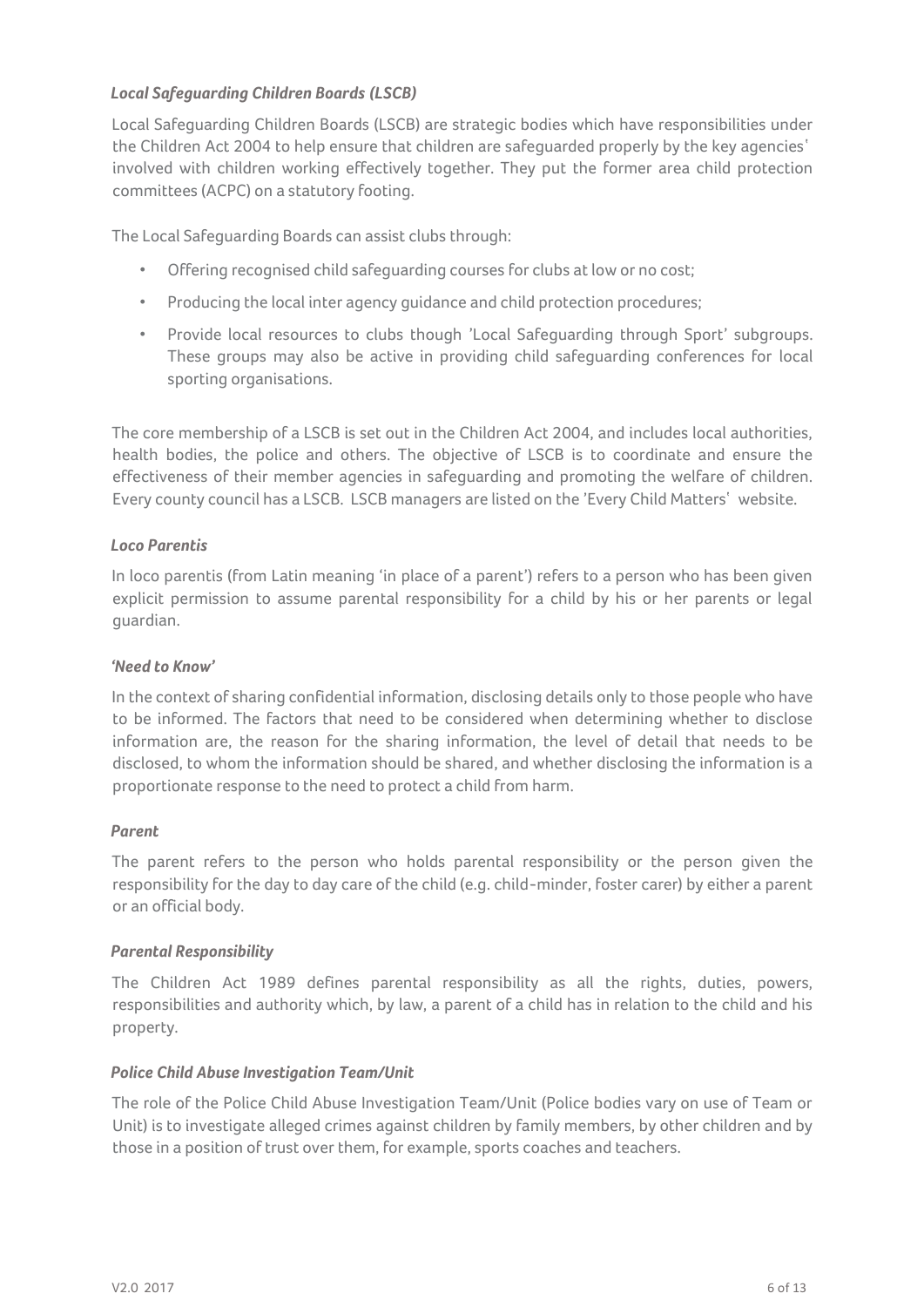## *Proportionality*

Proportionality is a key factor in deciding whether or not to share confidential information without consent. The principle of proportionality implies that the means should not exceed the ends. In order words, the information you wish, or have been asked, to share, a balanced response to the need to safeguard a person, or to prevent or detect a serious crime.

#### *Safeguarding and Promoting the Welfare of Children*

The process of protecting children from abuse or neglect, preventing impairment of their health and development, and ensuring they are growing up in circumstances consistent with the provision of safe and effective care that enables children to have optimum life chances and enter adulthood successfully.

#### *Significant Harm*

The Children Act 1989 introduced the concept of 'significant harm' as the threshold that justifies compulsory intervention in family life in the best interests of a child. Section 47 of the Act places a duty on the local authority to make enquiries when it has 'reasonable cause to suspect that a child who lives, or is found, in their area is suffering, or is likely to suffer, significant harm'. Sometimes, significant harm can be indicated by a single traumatic event (for example, a violent assault, suffocation, shaking or poisoning). However, significant harm is more commonly attributed to an accumulation of significant events that damage a child's physical or psychological development. Harm is defined in section 31 of the Act as 'ill-treatment or the impairment of health and development'.

### *Special Educational Needs*

The Government's Department for Education and Skills defines children with Special Educational Needs as having 'learning difficulties or disabilities which make it harder for them to learn or access education than most other children of the same age.' A child with special needs may need extra or different help at school or home because of physical difficulties, problems with thinking and understanding, emotional and behavioural issues or a combination of these.

#### *Young People*

A term used to describe anyone who is under the age of eighteen. 'Children and young people' is often used, as many teenagers under the age of eighteen would prefer not to be referred to as a child.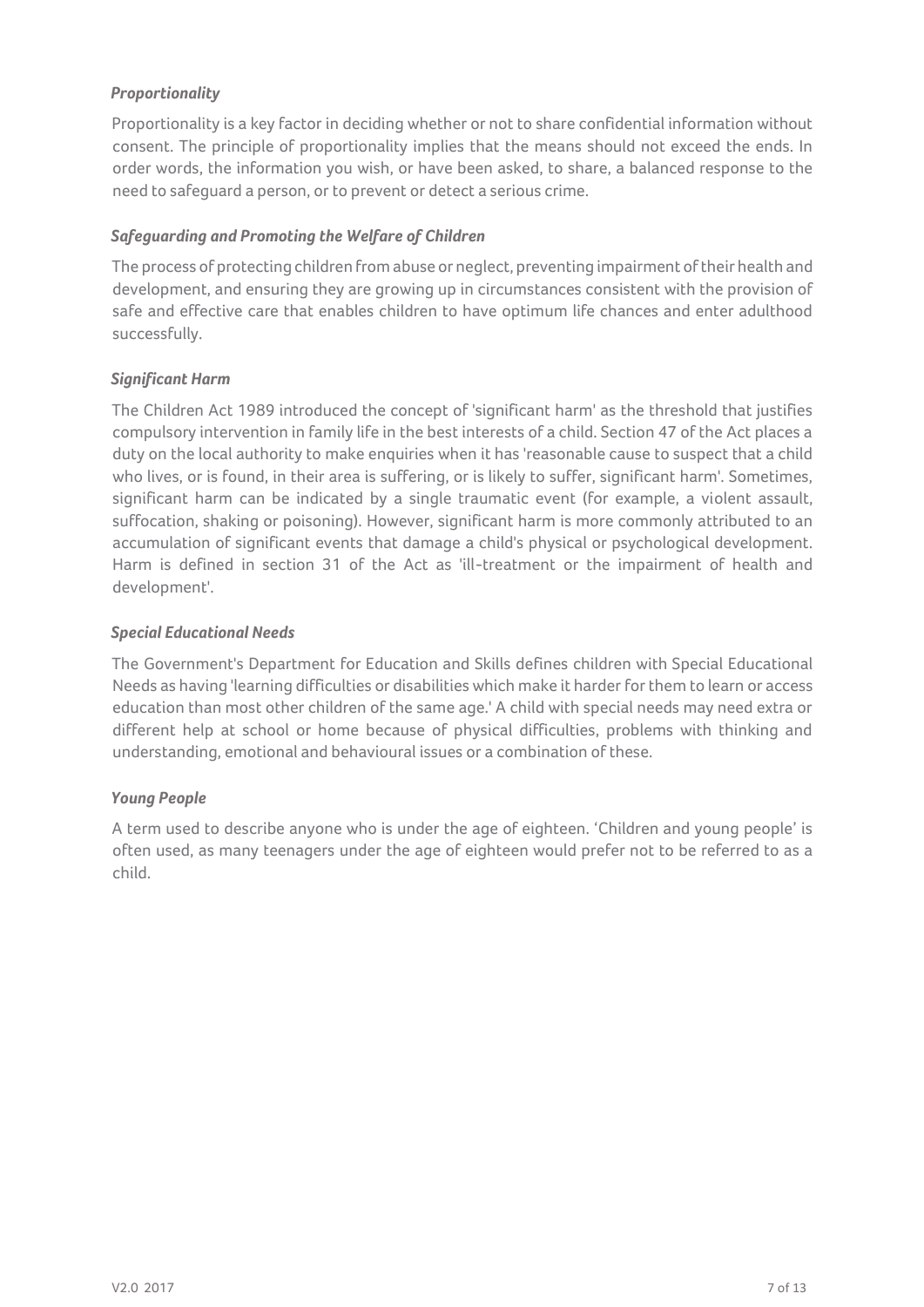# *Legislation*

#### *Children Act 1989*

The Act provides a definition of a child and enshrines in law that the welfare of the child is the paramount consideration. The Act aims to ensure that the welfare and developmental needs of children are met. It sets out when enquiries should be made where there is cause to suspect a child is in need of protection and introduced the philosophy that children are generally best looked after within their family. In addition, the Act outlines when assessments should be made to ensure 'children in need' have access to appropriate services.

#### *[Children \(Scotland\) Act 1995](http://www.legislation.gov.uk/ukpga/1995/36/contents)*

The Act provides the legislative framework for Scotland's child protection system. It is centred on the needs of children and their families, defines both parental responsibilities and rights in relation to children, sets out the duties and powers available to public authorities to support children and their families and to intervene if there are concerns about a child's welfare.

#### *Children Act 2004*

The Act provided the legal framework for the reform of children's services in England and Wales, following the recommendations set out in Every Child Matters; Change for Children Strategy. This included the appointment of a Children's Commissioner, the introduction of Local Safeguarding Children Boards and the creation of databases holding information on all children and young people to professionals in working together and sharing information to safeguard children. Part 3 of the Act applies specifically to Wales.

#### *Children (Northern Ireland) Order 1995*

This legislation came into force in 1996 and is similar in impact and principle to the UK Children Act 1989, on which it is based.

#### *Criminal Justice and Court Services Act 2000*

Schedule four of the Criminal Justice and Court Services Act 2000 lists the offences that would automatically bar the offender from working with children. These include various kinds of violence and sexual offences.

#### *Data Protection Act 1998*

The Data Protection Act relates to personal data in a manual or computerised form that is easily accessible. The Act sets out the requirements for the processing of this information, which includes obtaining, recording, storing and disclosing.

#### *Equality Act 2010*

The Equality Act 2010 legally protects people from discrimination in the workplace and in wider society. It replaced previous anti-discrimination laws with a single Act, making the law easier to understand and strengthening protection in some situations. It sets out the different ways in which it's unlawful to treat someone[. https://www.gov.uk/guidance/equality-act-2010-guidance](https://www.gov.uk/guidance/equality-act-2010-guidance)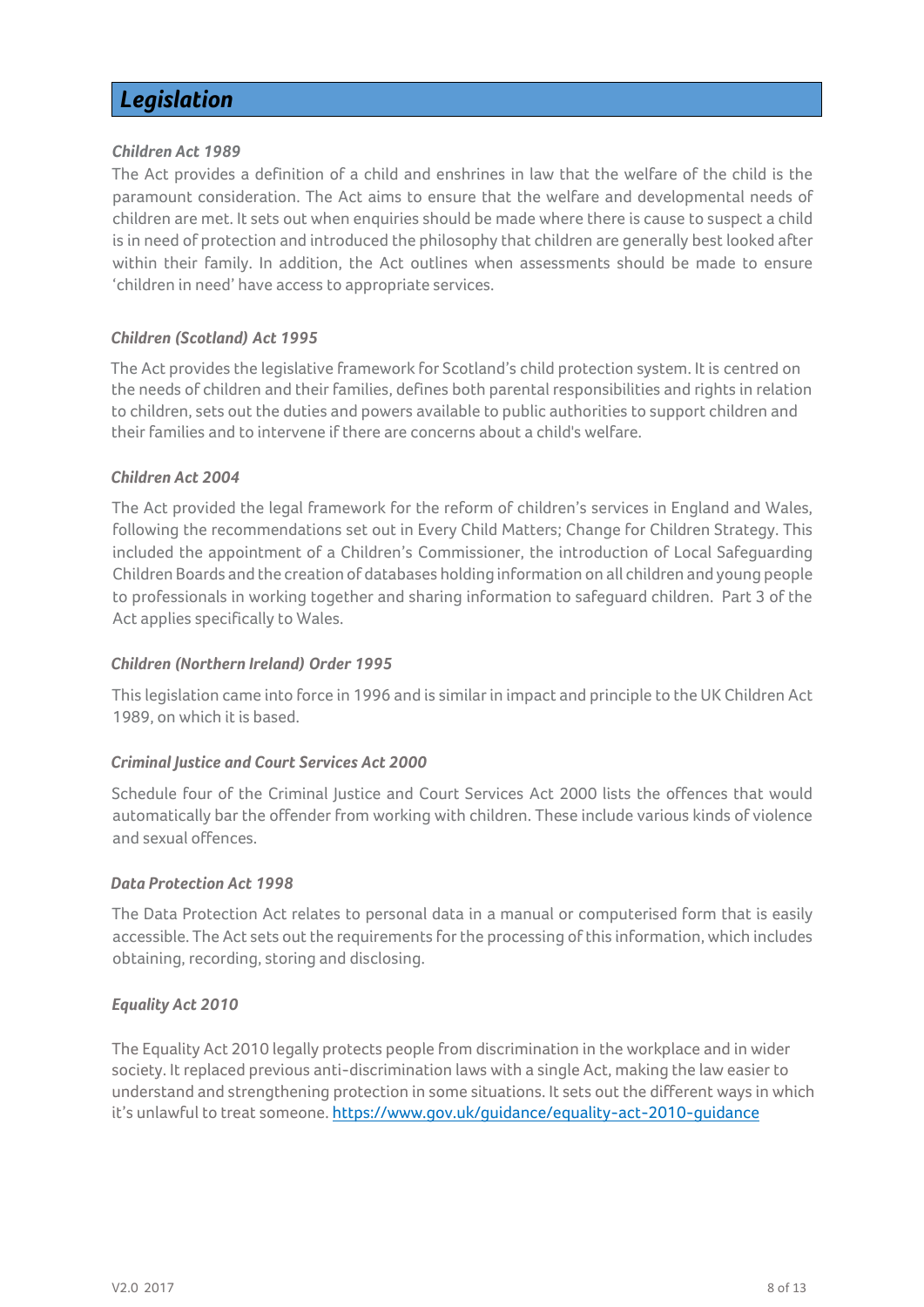#### *Police Act 1997*

Part V of the Police Act set out the measures required for employers to obtain information about a prospective employee or volunteer's criminal record.

#### *Protection of Children (Scotland) Act 2003*

The Act sets out measures to prevent unsuitable adults from working with children.

#### *Protection of Freedoms Act 2012 (UK-wide)*

The Act led to the scrapping of the Vetting and Barring Scheme and the creation of a new Disclosure and Barring Service (DBS) to oversee a scaled-back barring regime which focuses on roles working closely with vulnerable groups.

### *Protection of Vulnerable Groups (Scotland) Act 2007*

This Act relates to a new Scottish Vetting and Barring Scheme that builds on some of the existing provisions contained in the Protection of Children (Scotland) Act 2003. The Act provides for two lists to be established: one for those who are unsuitable to work with children and young people younger than 18 and another for those unsuitable to work with ,protected adults'. Anyone who wants to work with children will be required to register with the scheme. Unless an individual is automatically barred due to a relevant offence against a child, barring decisions will be taken by a new central barring unit.

### *Rehabilitation of Offender Act 1974*

The Rehabilitation of Offenders Act 1974 enables some criminal convictions to become 'spent'. It helps people with minor convictions, where after a defined period will no longer have to disclose these convictions. Positions working with children are one of a number of exemptions to the Act and people with 'spent' convictions would be expected to disclose this information.

\*The amendments to the Exceptions Order 1975 (2013) provide that certain spent convictions and cautions are 'protected' and are not subject to disclosure to employers and cannot be taken into account. Guidance and criteria on the filtering of these cautions and convictions can be found at [https://www.gov.uk/government/news/disclosure-and-barring-service-filtering.](https://www.gov.uk/government/news/disclosure-and-barring-service-filtering)

#### *Safeguarding Vulnerable Groups Act 2006*

The Safeguarding Vulnerable Groups Act 2006 was passed as a result of the Bichard Inquiry arising from the Soham murders in 2002. The Act provides the framework to set up the Independent Safeguarding Authority and the Vetting and Barring Scheme. The main purpose is to prevent unsuitable people from working with children and vulnerable adults.

#### *Safeguarding Vulnerable Groups (Northern Ireland) Order 2007*

As only part of the provisions in the *Safeguarding Vulnerable Groups Act 2006* extend to Northern Ireland, the Safeguarding Vulnerable Groups (Northern Ireland) Order 2007 replicates the remaining parts of the scheme in order to provide a seamless vetting and barring scheme.

#### *UN Convention on the Rights of the Child*

The UN Convention sets out the rights of all children and was adopted into international law in 1989. For further details se[e](http://www.unicef.org/) *[www.unicef.org](http://www.unicef.org/)*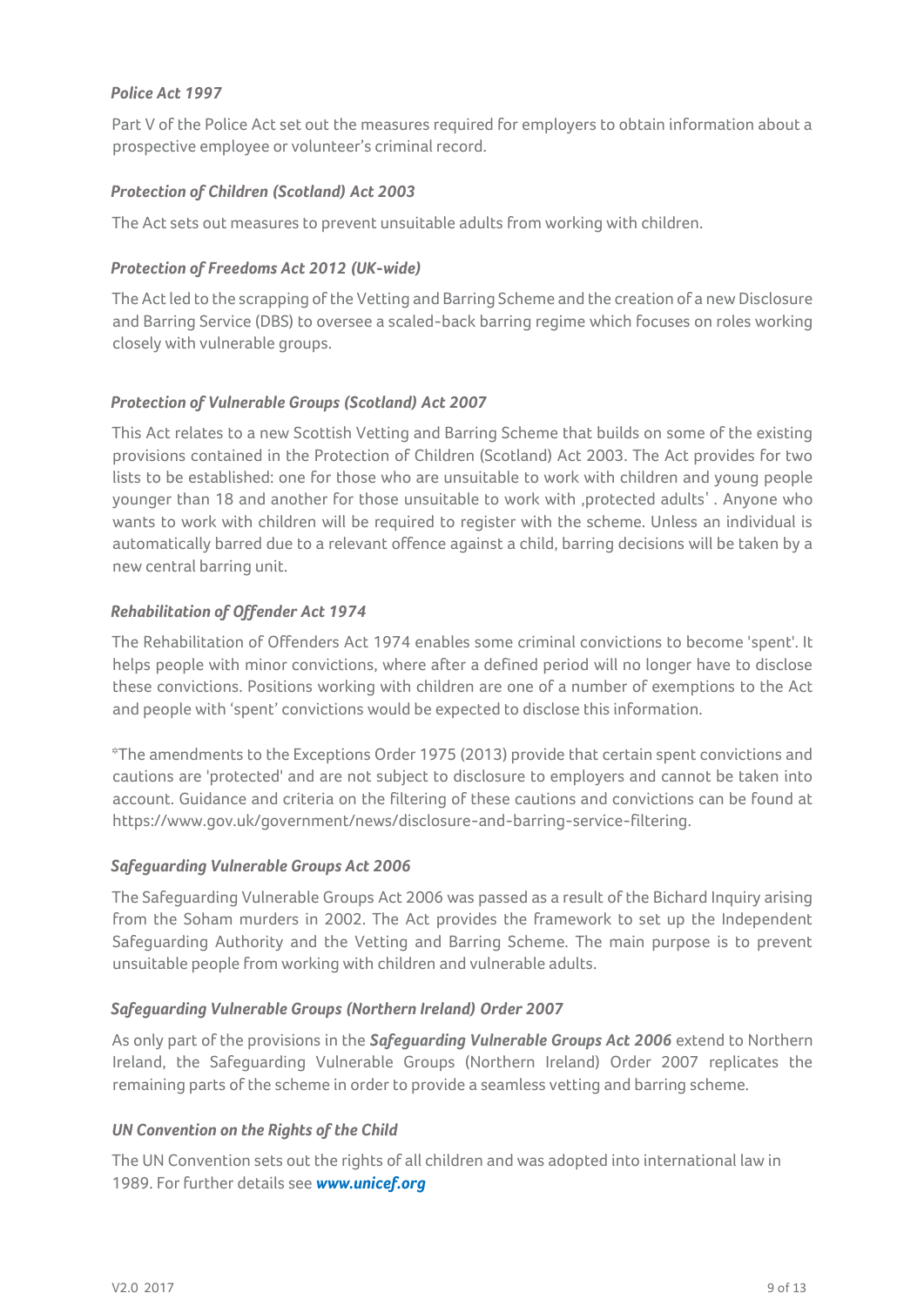# *Government Guidance*

#### *Caring for the Young and Vulnerable;* Home Office (1999)

This document provides guidance for organizations working with children or vulnerable adults on good practice to protect against sexual activity within a relationship of trust.

#### *Co-operating to Safeguard Children 2003(NI)*

#### *National Guidance for Child Protection in Scotland Scottish Office, 2010*

The main national reference for child protection, it provides a national framework for understanding and agreeing processes for working together to safeguard and promote children's welfare. The guidance sets out expectations for strategic planning of services and highlights key responsibilities for services and organisations'.

#### *What to do if you are worried a child is being abused HM Government 2015*

This document outlines the processes to be followed when there are concerns about a child's welfare, including their safety, and provides clear expectations for everyone working with or coming into contact with children and their parents/carers.

*[https://www.gov.uk/government/publications/what-to-do-if-youre-worried-a-child-isbeing-abused](https://www.gov.uk/government/publications/what-to-do-if-youre-worried-a-child-is-being-abused)*

### *Working Together to Safeguard Children; HM Government 2015: A guide to inter-agency working to safeguard and promote the welfare of children.*

This document is the key reference for safeguarding in England and replaces the 1999 guidance. It provides guidance on how agencies should work together to protect children, covers the roles and responsibilities of all professionals who come into contact with children through their work and describes the child protection process.

<https://www.gov.uk/government/publications/working-together-to-safeguard-children--2>

## *Safeguarding Children – Working Together under the Children Act 2004;* Welsh Assembly Government, 2007.

Welsh Assembly Government issued guidance intended to provide assistance for specified bodies to review existing policies, procedures and practices. For current guidance on safeguarding, legislation and resources in Wales: *<http://new.wales.gov.uk/topics/childrenyoungpeople/?lang=en>*

#### *All Wales Child Protection Procedures 2008*

The All Wales Child Protection Procedures are an essential part of the wider agenda of safeguarding children and promoting their welfare. The common standards they provide guide and inform child protection practice in each of the 22 Local Safeguarding Children Boards across Wales. They outline the framework for determining how individual child protection referrals, actions and plans are made and carried out. They are based on the principle that the protection of children from harm is the responsibility of all individuals and agencies working with children and families, and with adults who may pose a risk to children. Partnership working and communication between agencies is identified as key in order to identify vulnerable children and to help keep them safe from harm and abuse. *<http://www.awcpp.org.uk/areasofwork/safeguardingchildren/awcpprg/index.html>*

All relevant Acts and Home Office guidance documents can be obtained fr[om](http://www.dfes.gov.uk/) *[www.dfes.gov.uk](http://www.dfes.gov.uk/)*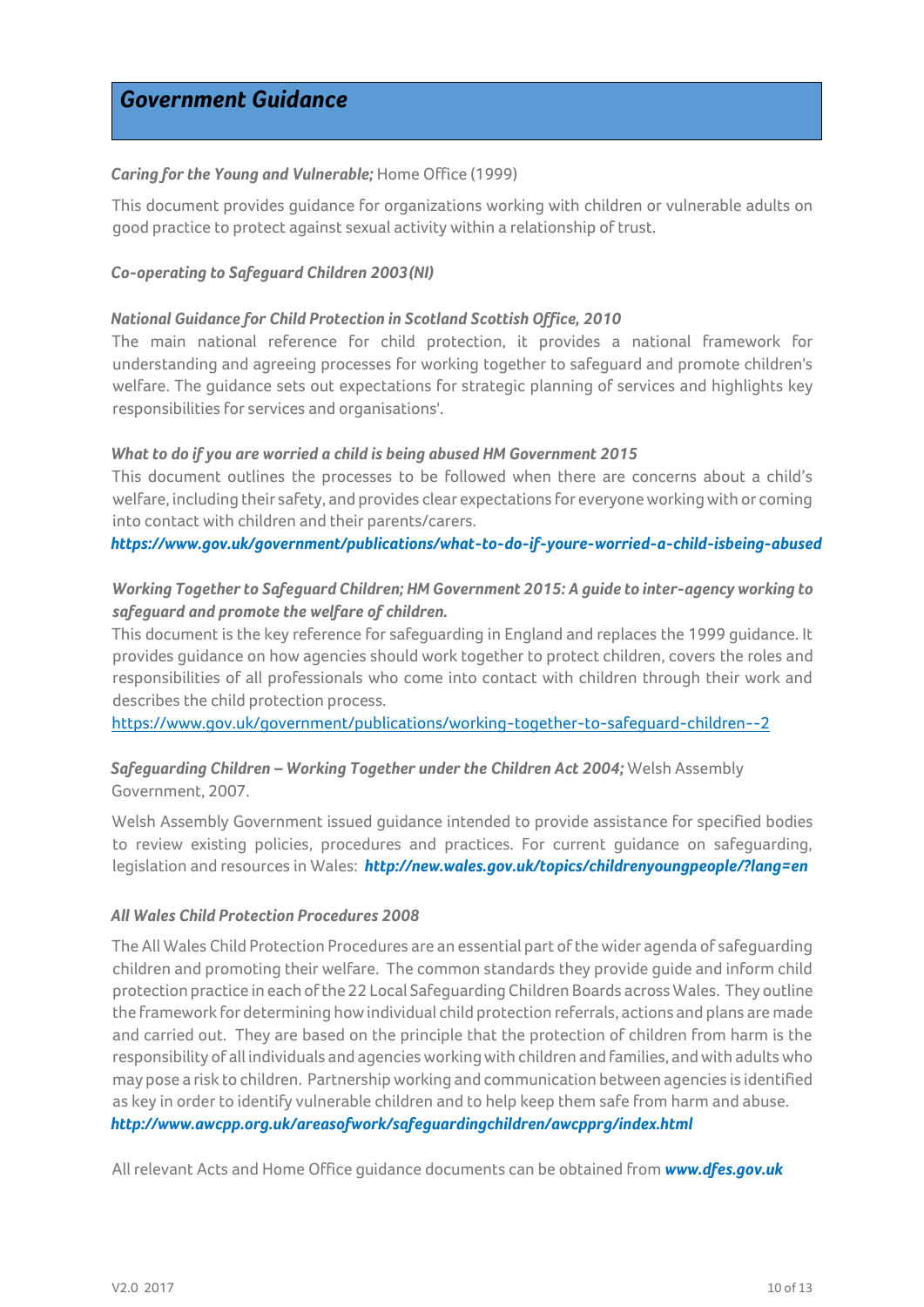# *Concerns and advice contacts*

#### *BG Lead Officer 0345 1297129 extension 2633*

The BG Lead Officer must be informed of *all* abuse concerns.

### *BG Safeguarding & Compliance Team 0345 1297129 extensions 2609/2346*

The BG Safeguarding & Compliance Team must be informed of all abuse concerns.

#### *BG Home Countries BG website – regions*

The Home Countries Liaison Officer should be informed of any concern that occurred within the relevant home country.

#### *BG Regional Welfare Officer BG website – regions*

The RWO should be informed of any concern that occurs at Regional level. The RWO should also be a source of advice and support for their network of Club Welfare Officers (CWO).

*Club Welfare Officer Club membership pack, notice board, website*

The CWO should usually be the first point of contact for any concerns that relate to a member of his or her club.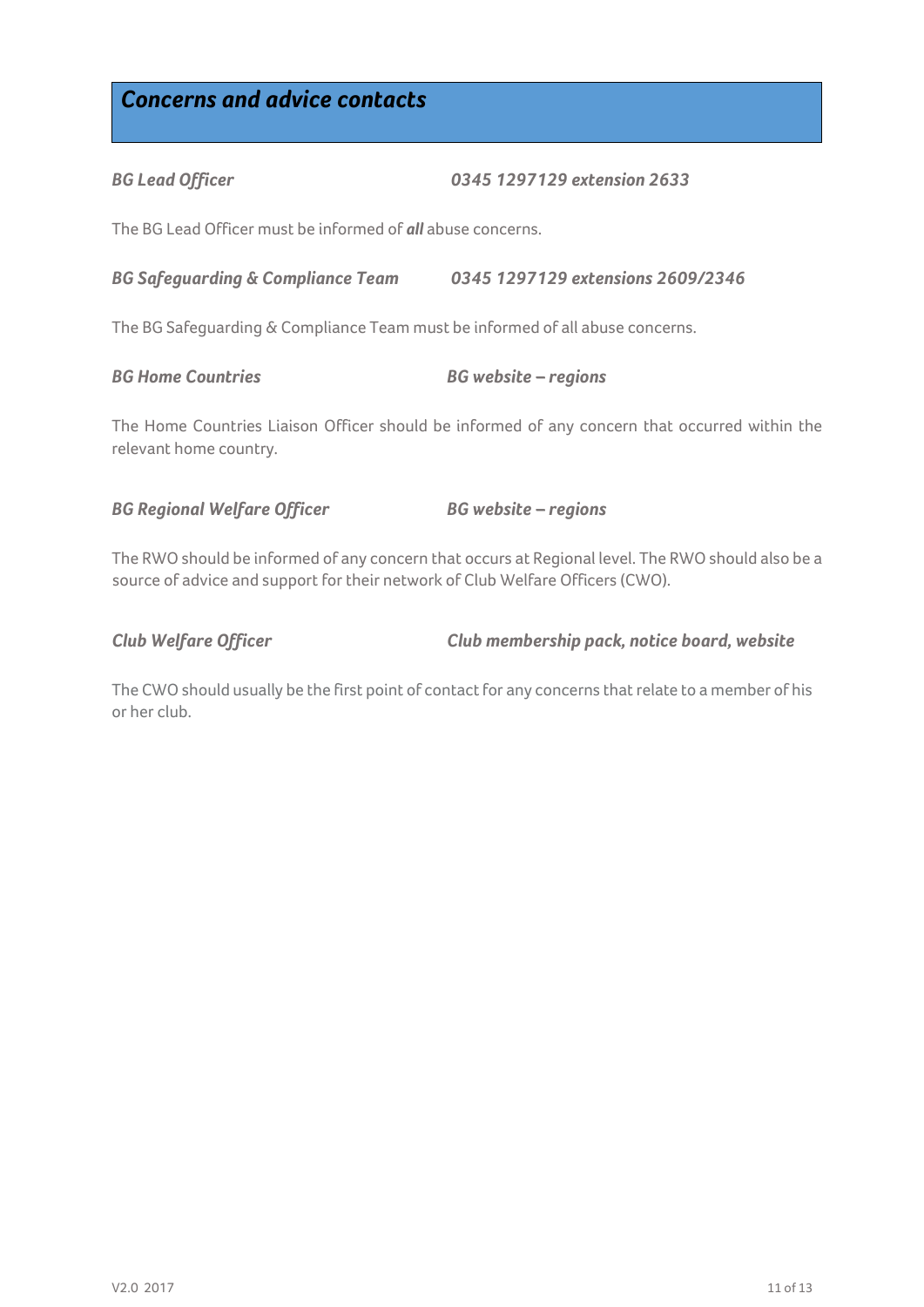# *Regional Welfare Officers Terms of Reference*

# *Title: Regional Welfare Officer*

The RWO will have the lead responsibility for responding to concerns linked to Regional activities, as well as supporting British Gymnastics to respond to Safeguarding concerns. In addition, the RWO will play a key role in supporting the development of club welfare officers and help clubs to comply with their statutory responsibilities and best practice around safeguarding and compliance.

### Essential requirements:

- Have relevant experience e.g. as a Welfare Officer within BG or another sport.
- Knowledge of BG safeguarding and other relevant policies and legal framework.
- Have an understanding of the gymnastics environment.
- Experience in conducting interviews, investigations, audits and/or mediations.
- Completed Regional Time to Listen training or equivalent.
- Capable to deliver training in various formats.

#### Desirable

- Tutor for BG Child Protection in Sport Time to Listen Club Level Module.
- Tutor for BG recognised safeguarding training such as through the Local Safeguarding Children's Board (LSCB) or UK Coaching.

#### CPD requirements

• Attendance at annual National BG Conference and other learning and development events.

#### Core Skills

- Child-centred approach.
- Supportive and able to motivate and influence others.
- Good planning, organisation skills and excellent attention to detail.
- Effective communication, feedback and interpersonal skills e.g. mediation and conflict resolution skills.
- Professionalism at all times and maintain confidentiality.
- Effective report writing.

#### Safeguarding Arrangements

- Promote BG's Safeguarding Policy, Procedures and Guidance and support the Region to meet the statutory responsibility to safeguard and promote the welfare of children.
- Sit on the Regional Management Committee to advise on all safeguarding matters.
- Assist the Regions and technical committees to make appropriate safeguarding arrangements at all Regional events, ensuring all events staff and volunteers understand their safeguarding responsibilities, codes of conduct for staff and volunteers, young people and parents.
- Maintain local contact details for Children's Social Care Services, the Police and LSCB.

#### Case Management

- Ensure that all repeated poor practice/abuse concerns are reported without delay to the BG Case Management Team, using the BG referral form.
- Support clubs to make emergency referrals to Children's Social Services/LADO and/or the Police in accordance with BG reporting procedures and to subsequently report such matters to BG.
- Maintain a record of all club-level cases that come to your attention and prepare a sixmonthly report detailing the types of poor practice and issues arising in the Region, identifying any common issues and analysing what improvements or measures are required.